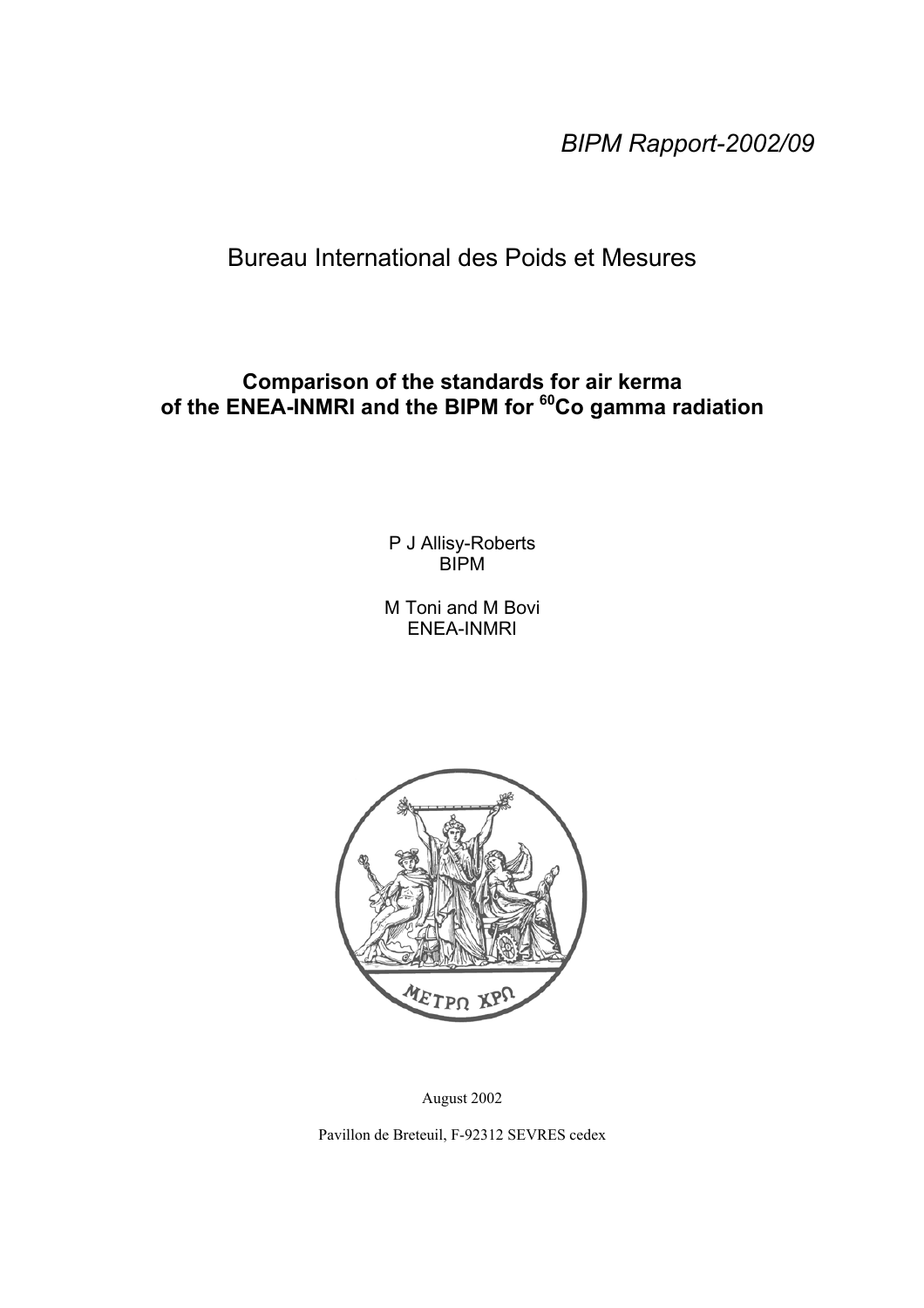#### Rapport BIPM-02/09

# **Comparison of the standards for air kerma of the ENEA-INMRI and the BIPM for 60Co** γ **rays**

by P.J. Allisy-Roberts Bureau International des Poids et Mesures, F-92312 Sèvres Cedex, France

M. P. Toni and M. Bovi Istituto Nazionale di Metrologia delle Radiazioni Ionizzanti, ENEA CR Casaccia, cp 2400 – 00100 Rome, Italy

#### **Abstract**

A comparison of the standards of air kerma of the Istituto Nazionale di Metrologia delle Radiazioni Ionizzanti of the Ente per le Nuove Tecnologie, l'Energia e l'Ambiente, Italy (ENEA-INMRI) and of the Bureau International des Poids et Mesures (BIPM) has been carried out in 60Co radiation. The comparison result, declared in 2002, is 1.0103 (0.0026). The difference between the ENEA-INMRI and BIPM standards is consistent with the various changes that have been introduced since the previous comparisons that were in agreement within the comparison uncertainties.

## **1. Introduction**

A comparison of the standards of air kerma of the Istituto Nazionale di Metrologia delle Radiazioni Ionizzanti of the Ente per le Nuove Tecnologie, l'Energia e l'Ambiente, Italy, (ENEA-INMRI), and of the Bureau International des Poids et Mesures (BIPM), has been carried out in  ${}^{60}$ Co radiation. The ENEA-INMRI primary standard of air kerma is a graphitecavity ionization chamber constructed at the ENEA-INMRI (type C, serial number 3). A similar standard chamber (type C, serial number 1) was used by the ENEA-INMRI as a transfer standard in an indirect comparison as a verification. Details of the standards are given in [1] and in section 2 of this report. The BIPM air kerma standard is described in [2]. The comparison measurements took place at the BIPM in September 1998.

The original result of this comparison has been modified recently. A new determination made at the ENEA-INMRI to take account of the effects of the graphite walls of the standard cavity chamber was declared in January 2001 and published in July 2002 [3].

A previous comparison between the ENEA-INMRI and the BIPM took place in 1983 [4] and a bilateral comparison with the NIST (USA) and the ENEA-INMRI took place in 1994 [5]. The results of these previous comparisons are consistent, when the various changes are taken into account, as discussed later in this report.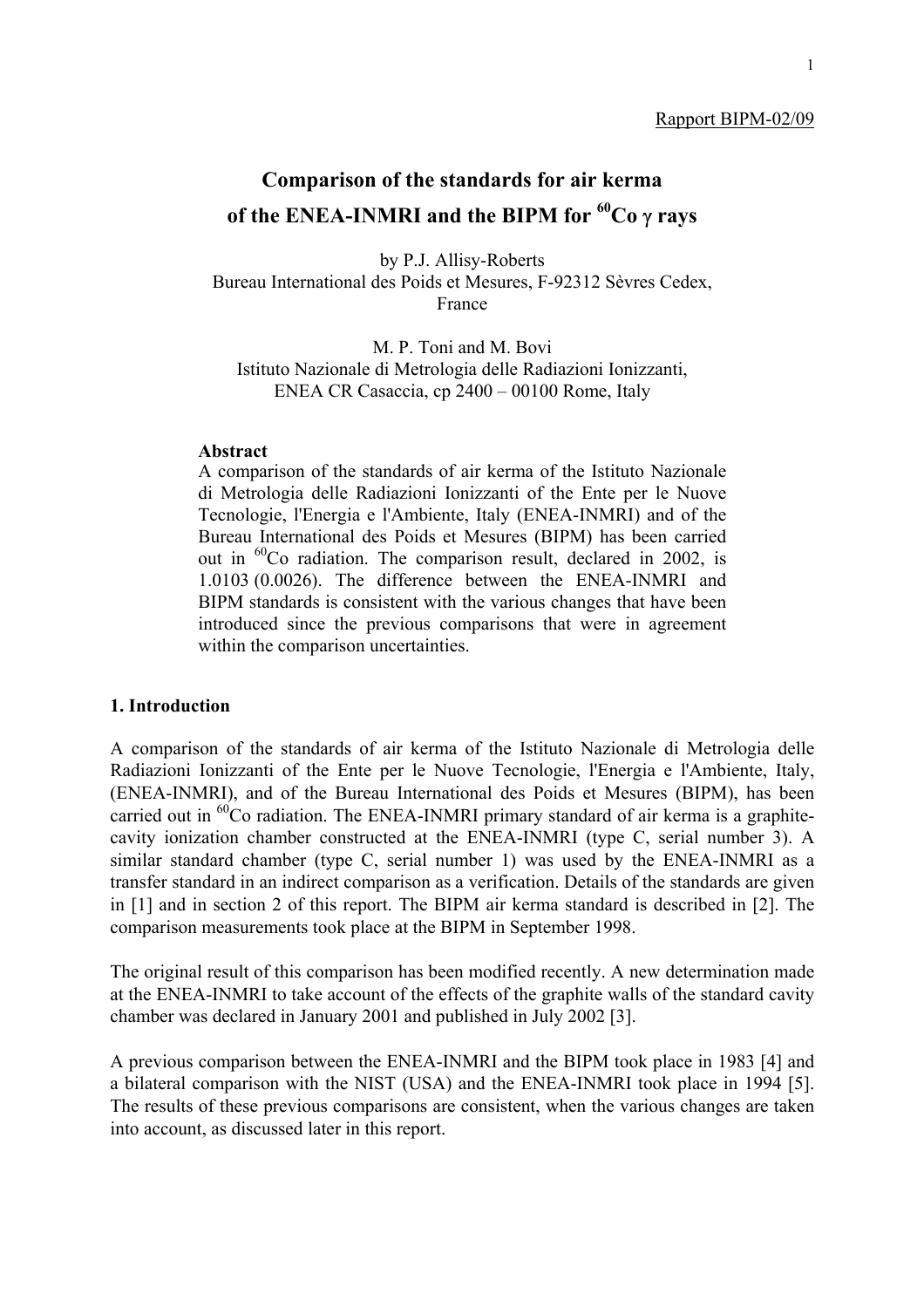### **2. Determination of the air kerma**

The air kerma rate is determined by

$$
\dot{K} = \frac{I}{m} \frac{W}{e} \frac{1}{1 - \overline{g}} \left(\frac{\mu_{\text{en}}}{\rho}\right)_{\text{a,c}} \overline{s}_{\text{c,a}} \prod k_i \tag{1}
$$

where

- *I/m* is the ionization current per unit mass of air measured by the standard,
- *W* is the average energy spent by an electron of charge *e* to produce an ion pair in dry air,
- $\overline{g}$  is the fraction of electron energy lost by bremsstrahlung,
- $(\mu_{en}/\rho)_{a,c}$  is the ratio of the mean mass-energy absorption coefficients of air and graphite,
- $\bar{s}_{ca}$  is the ratio of the mean stopping powers of graphite and air,
- $\prod k_i$  is the product of the correction factors to be applied to the standard.

The main characteristics of the ENEA-INMRI primary standard are given in Table 1.

**Table 1. Characteristics of the ENEA-INMRI standard of air kerma**

| Type                              | C-ENEA standard chambers                 |                           |  |  |  |
|-----------------------------------|------------------------------------------|---------------------------|--|--|--|
|                                   |                                          | Nominal values            |  |  |  |
| Chamber                           | Outer height / mm<br>Outer diameter / mm | 19<br>19                  |  |  |  |
|                                   | Inner height / mm                        | 11                        |  |  |  |
|                                   | Inner diameter / mm                      | 11                        |  |  |  |
|                                   | Wall thickness / mm                      | 4                         |  |  |  |
| Electrode                         | Diameter $/mm$                           | $\overline{2}$            |  |  |  |
|                                   | Height / mm                              | 10                        |  |  |  |
| Volume                            | Air cavity / $cm3$                       | $1.0243^a$                |  |  |  |
|                                   | relative uncertainty / $cm3$             | 0.0020                    |  |  |  |
|                                   | Air cavity / $cm3$                       | $1.0222^b$                |  |  |  |
|                                   | relative uncertainty / $cm3$             | 0.0020                    |  |  |  |
| Wall                              | Material                                 | ultrapure graphite        |  |  |  |
|                                   | Density / $g \cdot cm^{-3}$              | 1.75                      |  |  |  |
|                                   | Impurity fraction                        | $\leq 1.5 \times 10^{-4}$ |  |  |  |
| Applied tension (both polarities) | Voltage / V                              | 300                       |  |  |  |

a. standard chamber serial number 3

b. standard chamber serial number 1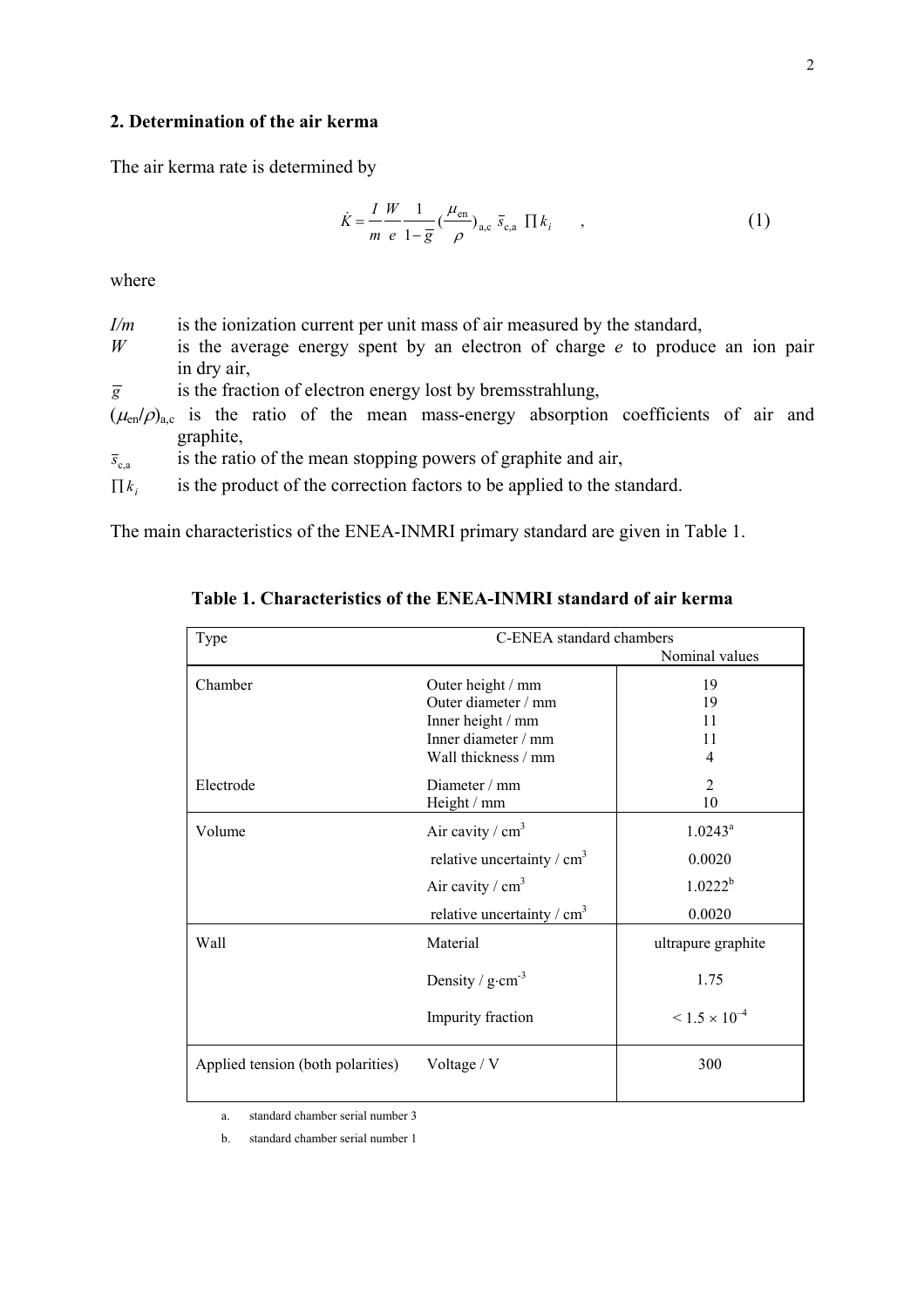#### **3. Experimental results**

The air kerma is determined at the BIPM under the following conditions :

- the distance from source to reference plane is 1 m,

- the field size in air at the reference plane is  $10 \text{ cm} \times 10 \text{ cm}$ , the photon fluence rate at the centre of each side of the square being 50 % of the photon fluence rate at the centre of the square.

Data concerning the various factors entering in the determination of air kerma in the  ${}^{60}Co$ beam using the two standards are shown in Table 2. They include the physical constants [6], the correction factors entering in (1), the volume of each chamber cavity and the associated uncertainties. For the BIPM standard, these data are taken from [7]. Also shown in Table 2 are the relative uncertainties in the ratio  $R_K = \dot{K}_{ENEA-INMRI} / \dot{K}_{BIPM}$ .

### **Table 2. Physical constants and correction factors entering in the determination of air kerma and their estimated relative uncertainties** in the BIPM <sup>60</sup>Co beam

|                      |                                                     | <b>BIPM</b><br>values |           | Relative <sup>(a)</sup><br>uncertainty | <b>ENEA-</b><br><b>INMRI</b> |           | Relative <sup>(a)</sup><br>uncertainty | uncertainty | $R_K$ relative $\overline{^{(a)}}$ |
|----------------------|-----------------------------------------------------|-----------------------|-----------|----------------------------------------|------------------------------|-----------|----------------------------------------|-------------|------------------------------------|
|                      |                                                     |                       | 100 $s_i$ | 100 $u_i$                              | values                       | 100 $s_i$ | 100 $u_i$                              | 100 $s_i$   | 100 $u_i$                          |
|                      | <b>Physical constants</b>                           |                       |           |                                        |                              |           |                                        |             |                                    |
|                      | dry air density / $\text{kg}\cdot\text{m}^{-3}$ (b) | 1.2930                |           | 0.01                                   | 1.2930                       |           | 0.01                                   |             |                                    |
|                      | $(\mu_{\rm en}/\rho)_{\rm a.c}$                     | 0.9985                |           | 0.05                                   | 0.9985                       |           | 0.05                                   |             |                                    |
| $\overline{s}_{c,a}$ |                                                     | 1.0010                |           | $0.11^{\rm (c)}$                       | 1.0007                       |           | $0.11^{(c)}$                           |             |                                    |
| W/e                  |                                                     | 33.97                 |           |                                        | 33.97                        |           |                                        |             |                                    |
|                      | $\overline{g}$ fraction of energy lost by           | 0.0032                |           | 0.02                                   | 0.0032                       |           | 0.02                                   |             |                                    |
|                      | bremsstrahlung                                      |                       |           |                                        |                              |           |                                        |             |                                    |
|                      | <b>Correction factors</b>                           |                       |           |                                        |                              |           |                                        |             |                                    |
| $k_{\rm s}$          | recombination loss                                  | 1.0016                | 0.01      | 0.01                                   | 1.0018                       |           | 0.05                                   | 0.01        | 0.05                               |
| $k_{\rm h}$          | humidity                                            | 0.9970                |           | 0.03                                   | 0.9970                       |           | 0.03                                   |             |                                    |
| $k_{\rm st}$         | stem scattering                                     | 1.0000                | 0.01      |                                        | 1.0000                       |           | 0.03                                   | 0.01        |                                    |
| $k_{\rm att}$        | wall attenuation                                    | 1.0402                | 0.01      | 0.04                                   |                              |           |                                        | 0.01        | 0.04                               |
| $k_{\rm sc}$         | wall scattering                                     | 0.9716                | 0.01      | 0.07                                   | 1.0217                       |           | 0.10                                   | 0.01        | 0.12                               |
| $k_{\rm CEP}$        | mean origin of electrons                            | 0.9922                |           | 0.01                                   |                              |           |                                        |             | 0.01                               |
| $k_{\rm an}$         | axial non-uniformity                                | 0.9964                |           | 0.07                                   | 1.0001                       |           | 0.01                                   |             | 0.07                               |
| $k_{\rm m}$          | radial non-uniformity                               | 1.0016                | 0.01      | 0.02                                   | 1.0003                       |           | 0.01                                   | 0.01        | 0.02                               |
|                      | Measurement of $I/V\rho$                            |                       |           |                                        |                              |           |                                        |             |                                    |
| V                    | volume $/cm3$                                       | 6.8116                | 0.01      | 0.03                                   | 1.0243                       |           | 0.20                                   | 0.01        | 0.20                               |
| Ι                    | ionization current                                  |                       | 0.01      | 0.02                                   |                              | 0.03      | 0.06                                   | 0.03        | 0.06                               |
| Uncertainty          |                                                     |                       |           |                                        |                              |           |                                        |             |                                    |
|                      | quadratic summation                                 |                       | 0.03      | 0.17                                   |                              | 0.03      | 0.27                                   | 0.04        | 0.26                               |
|                      | combined uncertainty                                |                       | 0.17      |                                        |                              | 0.27      |                                        | 0.26        |                                    |

(a) Expressed as one standard deviation.

 $s_i$  represents the relative uncertainty estimated by statistical methods, type A,  $u_i$  represents the relative uncertainty estimated by other means, type  $B$ .

 $(b)$  At 101.325 kPa and 273.15 K.

(c) Combined uncertainty for the product of stopping power ratio and *W*/*e*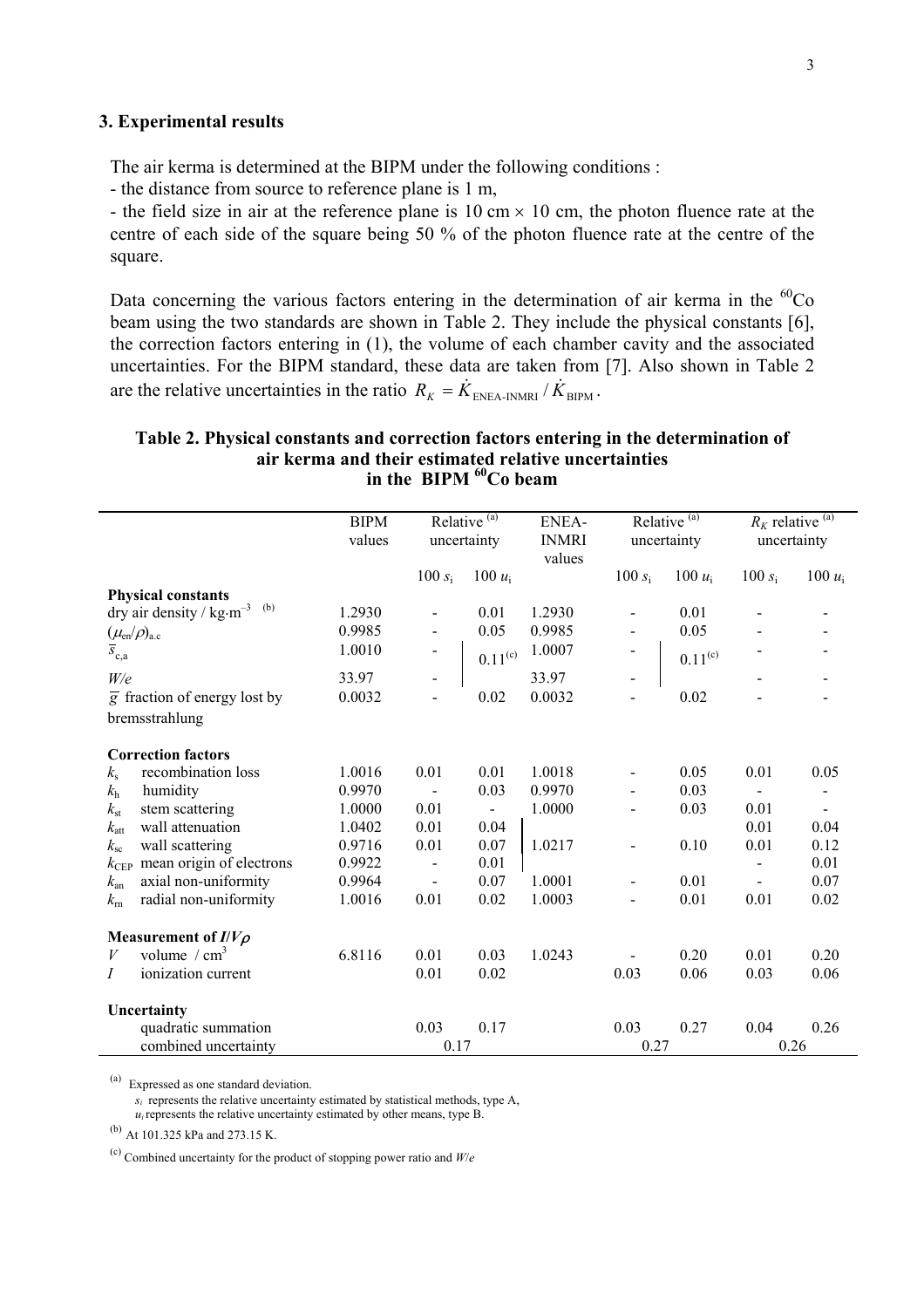The correction factors for the ENEA-INMRI standard were determined at the ENEA-INMRI. The polarity effect was about 1.0025 (2), but as all measurements were made with both polarities no corrections were applied. Some measurements concerning the effect of ion recombination and the effect of attenuation and scatter in the chamber walls were repeated in the BIPM beam.

The ratio of the ionization currents obtained with applied voltages of 300 V and 150 V (both polarities) was the same (to less than  $4 \times 10^{-4}$ ) for the ENEA-INMRI standard in the ENEA-INMRI beam as in the BIPM beam. This gave a simple estimate of ion recombination loss  $k_s$  = 1.0024 at the BIPM. However, on measuring the ratio  $I_V / I_{V/4}$  [8] in the BIPM beam for a series of different ionization currents, a more precise value of  $k<sub>s</sub>$  was derived. This value was also equivalent to that for the BIPM transfer chamber of the same size and shape (CC01 serial 122) for an applied voltage of 300 V. Consequently, the correction  $k_s = 1.0018$  (0.0005) as measured at the BIPM was applied to the ENEA-INMRI standard in the BIPM beam.

The effect of attenuation and scatter in the graphite walls of the standard chamber is determined conventionally by adding graphite caps of thickness up to 16 mm to the chamber wall (4 mm) of an ENEA-INMRI chamber and extrapolating to zero thickness. This experiment was repeated in the BIPM beam and the result is similar in both the BIPM and the ENEA-INMRI beams (Table 3). Consequently, the correction factor  $k_{\text{att.sc}} = 1.0159$  (0.0010) deduced from the measurements made at the BIPM would normally be used in the determination of air kerma at the BIPM. This value, together with the correction  $k_{\text{CEP}}$ , would have given a total correction for wall effects of  $k_{\text{wall}} = 1.0131$  (0.0022).

However, improvements to replace the traditional extrapolation method have been made recently by the ENEA-INMRI using a technique that involves measurement and analytical calculation [3]. The result of this determination produces a value for the total wall correction  $(k_{\text{att}}k_{\text{sc}}k_{\text{CFP}})$  that agrees within the stated uncertainties with the value calculated at the ENEA-INMRI using the Monte Carlo code EGSnrc [9]. This last value of 1.0217 with an uncertainty  $u = 0.0010$  in which the statistical uncertainty  $s = 0.0002$  was used for the total wall effect. This value is  $8.5 \times 10^{-3}$  higher that the previous experimental value. The new value for  $k_{\text{wall}}$ agrees well with the value of 1.0219 (*s* = 0.0001) calculated for the same chamber at the NRC (Canada) [10] using the Monte Carlo code EGSnrc.

| Number of caps added             |        |        |        |        | $\overline{4}$ |
|----------------------------------|--------|--------|--------|--------|----------------|
| Total wall thickness / mm        | 4.00   | 8.05   | 12.1   | 16.15  | 20.2           |
| $\rho$ = 1.75 g cm <sup>-3</sup> |        |        |        |        |                |
| Current / $pA$                   | 36.982 | 36.413 | 35.937 | 35.251 | 34.647         |
| Ratio in the BIPM beam           |        | 0.9838 | 0.9681 | 0.9518 | 0.9356         |
| Ratio in the ENEA-INMRI beam     |        | 0.9846 | 0.9690 | 0.9535 | 0.9368         |

**Table 3. Check measurements with C1-ENEA-INMRI for** *k***att.sc by extrapolation**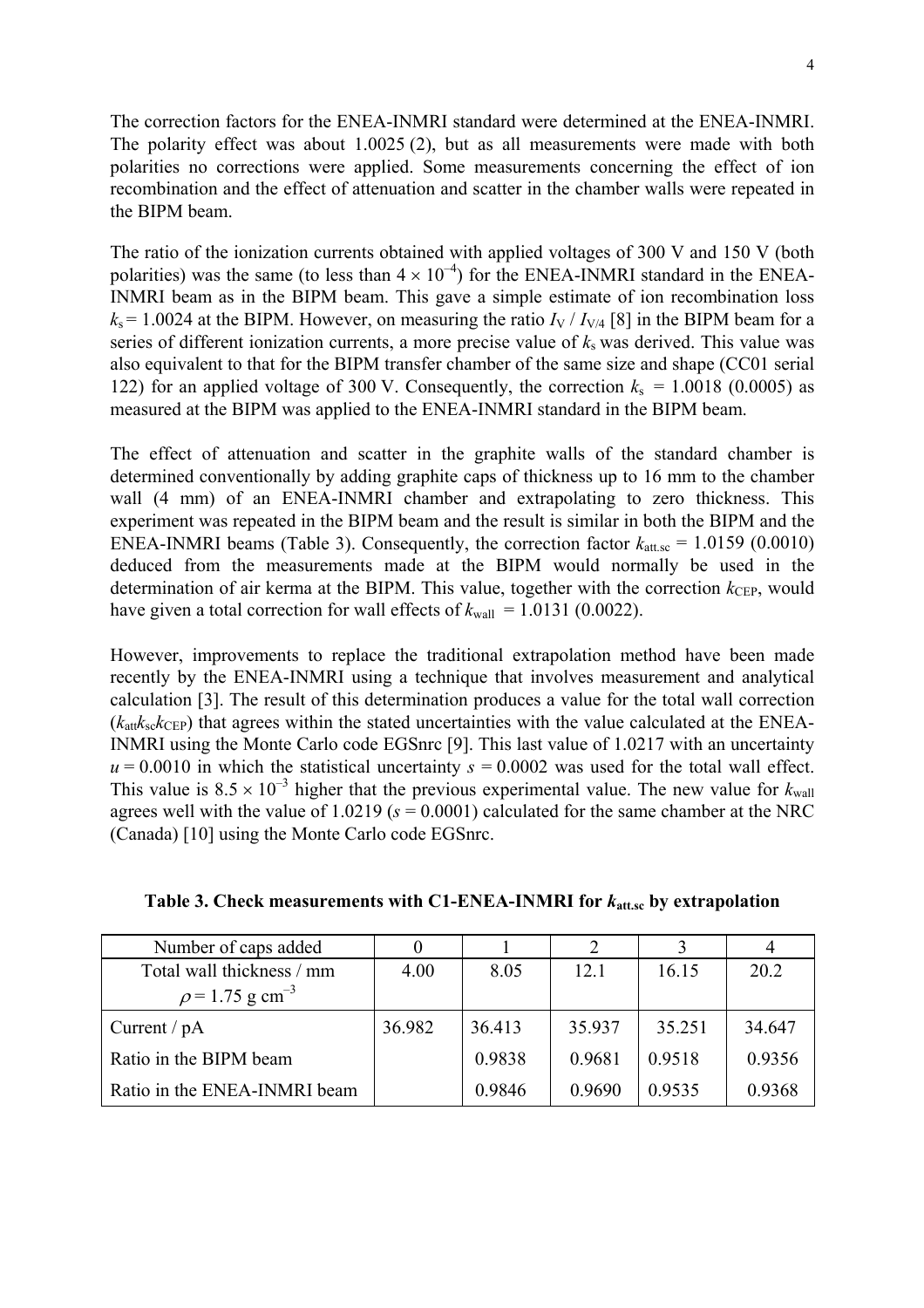An additional correction factor *k*rn for the radial non-uniformity of the BIPM beam over the cross-section of the ENEA-INMRI standard has been estimated from [11]; its numerical value is 1.0003.

The result of the comparison  $R_K = \dot{K}_{ENEA-INMRI}/\dot{K}_{BIPM}$  is given in Table 4. The  $\dot{K}_{BIPM}$  value is the mean of measurements that were performed over a period of one month before and after the present comparison. The ratio of the values of the air kerma rate determined by the ENEA-INMRI and the BIPM standards is 1.0103 with a standard combined uncertainty,  $u_c$ , of 0.0026. Some of the uncertainties in  $\dot{K}$  which appear in both the BIPM and the ENEA-INMRI determinations (such as air density,  $W/e$ *,*  $\mu_{en}/\rho$ *,*  $\bar{g}$ *,*  $\bar{s}_{ca}$  and  $k_h$ ) cancel when evaluating the uncertainty of  $R_K$ .

| Standard C3<br>ionization current<br>/pA | (a)<br><sup>11</sup> ENEA-INMRI<br>$mGy s^{-1}$ | (a)<br>$K_{\text{BIPM}}$<br>mGy $s^{-1}$ | $R_{K}$ | $u_{\rm c}$ |
|------------------------------------------|-------------------------------------------------|------------------------------------------|---------|-------------|
| 155.847(7)                               | 4.0905 <sub>4</sub>                             | 4.0489                                   | 1.0103  | 0.0026      |

(a) The  $\dot{K}$  values refer to an evacuated path length between source and standard and are given at the reference date of 1998-01-01, 0h UTC where the half-life of <sup>60</sup>Co is taken as 1925.5 days ( $u = 0.5$  days) [12].

## **4. Discussion**

## 4.1 Previous ENEA-INMRI comparisons

The present comparison is made using the primary standard chamber serial number C3. In 1983, at the previous air kerma comparison, the ENEA-INMRI standard used was of the same type but with a different serial number, C1, that is now used as a transfer standard. The results obtained with the ENEA-INMRI primary and transfer standard chambers agree at  $2 \times 10^{-3}$ . This difference appears to arise from the difference in the stated volumes of the two standards. Although a difference of about 0.2 % was originally measured in the volumes of the two standard chambers, they each produce the same ionization current (within  $4 \times 10^{-4}$ ) whether measured at the ENEA-INMRI or the BIPM. This casts some doubt on the original volume measurement and consequently the uncertainty of the earlier measurement of each chamber's volume has been expanded..

The ionization current produced by the standard chamber C1 in the BIPM beam was used to identify a calibration coefficient that was then compared with one derived from the original data of 1983. The results of 1983 have been updated to account for changes in stopping power ratios in 1985. The results are given in Table 5 and show a relative difference of  $1.5 \times 10^{-3}$ that could be in part due to the change in the  ${}^{60}Co$  source (and source housing) used for air kerma comparisons at the BIPM during the intervening fifteen years. Taking note of this, it would appear that the ENEA-INMRI C1 chamber has not changed significantly with time.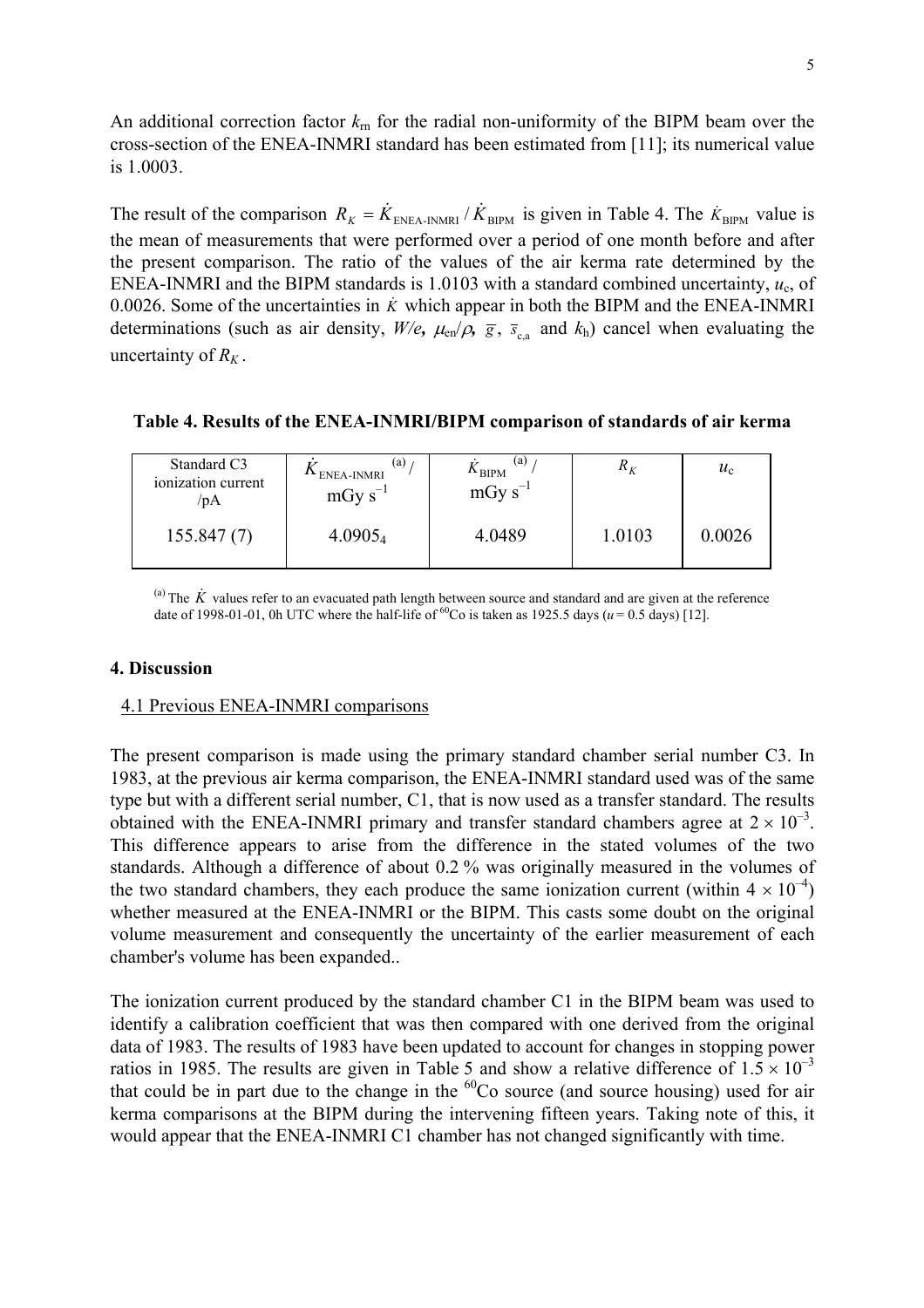| <b>Measurement laboratory</b>                                     | <b>BIPM</b>        | <b>BIPM</b>        |  |
|-------------------------------------------------------------------|--------------------|--------------------|--|
| Year                                                              | 1985               | 1998               |  |
| Calibration coefficient $N_K/(G_\text{V}/\mu\text{C})$ at<br>0 °C | 26.00 <sub>4</sub> | 25.97 <sub>7</sub> |  |
| Uncertainty of $N_K$                                              | 0.04               | 0.04               |  |

**Table 5. Calibration coefficient for the C1-ENEA chamber**.

An indirect comparison between the ENEA-INMRI and the NIST held in 1994, using two transfer chambers of the NIST, produced a mean comparison result for the ratio ENEA-INMRI/NIST of 1.0004 (0.0051) [5]. The NIST compared their standard with the BIPM in 1996, again indirectly using the same two transfer chambers, and this gave a result for the ratio NIST/BIPM of 0.9980 (0.0040) [13]. Using these two values, a comparison result between the ENEA-INMRI and the BIPM can be deduced as 0.9984. This agrees within one standard uncertainty (0.0040) both with the previous result of the updated 1983 comparison and the original result of the 1998 direct comparison of 0.9988 that was obtained before the corrections for the beam (axial and radial) non uniformity and wall effects were implemented.

|  |  |  |  |  | Table 6. Previous comparison results for the ENEA-INMRI/BIPM |
|--|--|--|--|--|--------------------------------------------------------------|
|--|--|--|--|--|--------------------------------------------------------------|

| Year              | 1983   | 1983 corrected<br>for $\Lambda$ | 1985 update<br>using ICRU<br>$S_{c,a}$ | 1996 inferred from the<br><b>ENEA-INMRI/NIST</b><br>of 1994 |
|-------------------|--------|---------------------------------|----------------------------------------|-------------------------------------------------------------|
| ENEA-INMRI/BIPM   | 0.9982 | 0.9985                          | 0.9994                                 | 0.9984                                                      |
| Uncertainty $u_c$ | 0.0040 | 0.0040                          | 0.0040                                 | 0.0051                                                      |

## 4.2 Discussion regarding *k*wall effects

For more than 10 years there have been intensive discussions on wall correction factors for cavity ionization chambers determined with an experimental extrapolation method versus those calculated using Monte Carlo methods [14, 15, 10]. There has also been considerable debate over the corrections for non-uniformity and the point of measurement [16, 17].

The majority of the national metrology institutes (NMIs) currently use wall correction factors that have been determined by the linear extrapolation method. Both experimental and theoretical results have been provided in recent years which strongly support the validity of calculated wall correction factors and for certain chamber types these calculated values differ significantly from those obtained by linear extrapolation of experimental data to zero wall thickness. This is particularly the case for the cylindrical cavity chambers that are used as primary air kerma standards by some NMIs. In some cases, the differences amount to 50 % of the correction itself [18].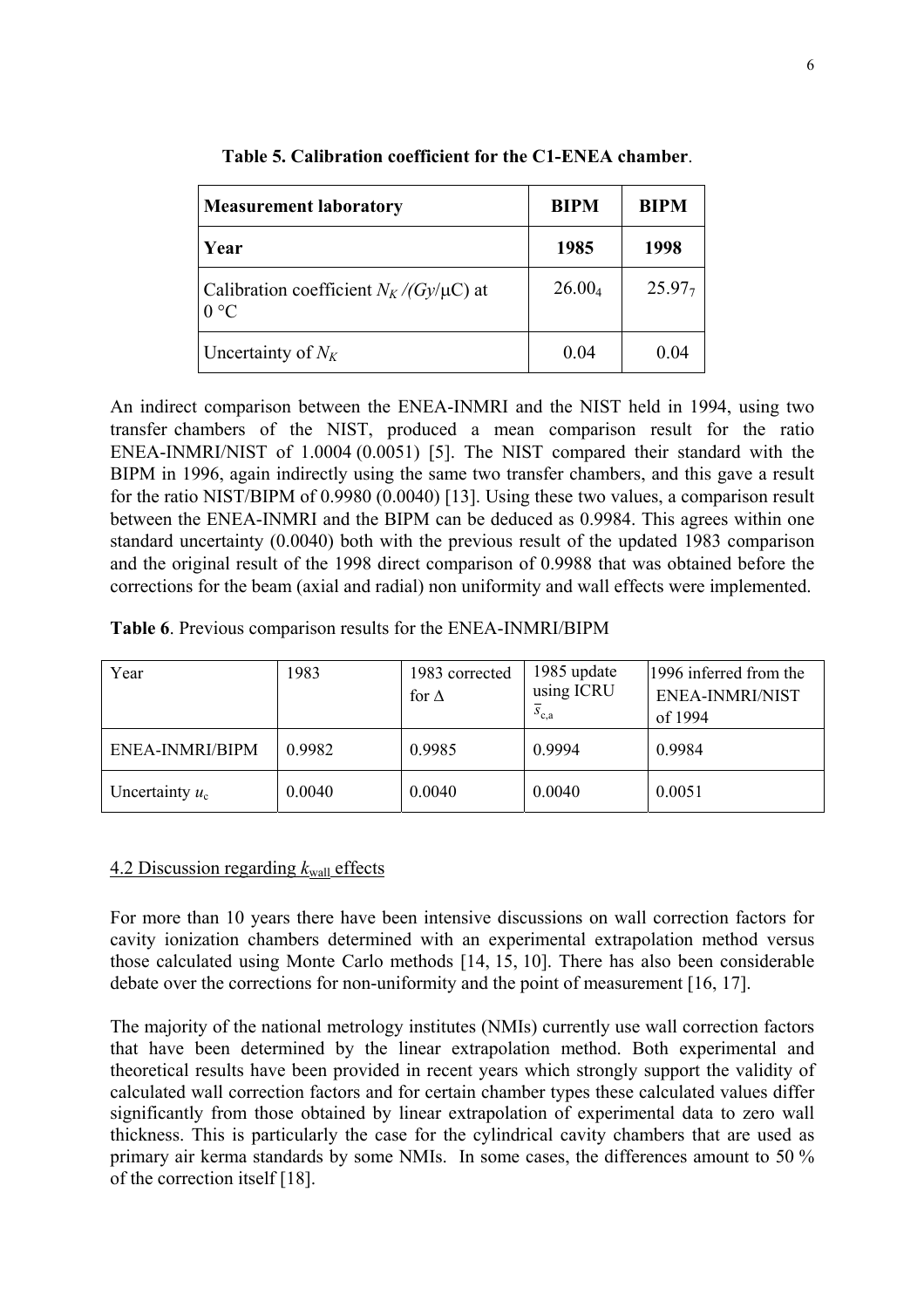During the 14th CCRI(I) meeting in 1999, the various approaches for determining wall and axial non-uniformity correction factors for graphite-cavity standards were discussed in detail [19]. It became apparent that several NMIs were actively re-evaluating their correction factors for  ${}^{60}$ Co air kerma standards including their uncertainties at the time of the meeting. It was agreed to set up a working group (WG) to study the implications of using correction factors for <sup>60</sup>Co air kerma standards based on Monte Carlo methods. The members of the WG include the BNM-LNHB (France), NIST, NMi (The Netherlands), NPL (UK) and the BIPM. The NRC agreed to act as a consultant and submit to the working group a paper that it intended to publish on this topic. Furthermore it was decided that before publishing results in the key comparison database (KCDB), which shows the degrees of equivalence between the NMIs, the BIPM would ask the NMIs to review their uncertainty budgets for air kerma standards in  $^{60}$ Co gamma radiation. It was further suggested that the method of determining the correction factors (e.g. Monte Carlo or experimental, particularly linear extrapolation) should be identified in the KCDB together with a statement on the implications of differences between the two methods with respect to the uncertainty [19].

The debate continued during the 15th CCRI(I) meeting in 2001 and several NMIs produced documents [18, 20-23] describing the work undertaken since the 1999 meeting. Significant contributions were made to the debate on wall correction factors for cavity chambers. As a consequence, it was agreed that the WG evaluate the information available and make recommendations on the procedure to ensure that the results to be entered in the KCDB are valid.

The results of comparisons at the BIPM with standards of a similar type to that of the ENEA-INMRI are shown in Figure 1 (in green). The OMH (Hungary) has already declared a new value for its air kerma standard [20], as has the PTB (Germany) [24]. The SZMDM (Yugoslavia) and the NCM (Bulgaria), both of which have made comparisons recently with the BIPM [25, 26], have also changed their method of  $k_{wall}$  determination, using Monte Carlo calculations.

The BIPM is making calculations of the equivalent factors for its standard to verify its determination of air kerma. Any future new result will need to be approved and implemented at a date to be confirmed by the Consultative Committee for Ionizing Radiation (CCRI).

## **5. Conclusion**

The ENEA-INMRI standard for air kerma in  ${}^{60}Co$  gamma radiation compared with the BIPM air kerma standard gives a comparison result of 1.0103 (0.0026). The comparison with the other national standards can be seen in Figure 1. The standard deviation of all the international comparison results is equal to  $4.3 \times 10^{-3}$ . The results of comparisons at the BIPM with standards of a similar type to that of the ENEA-INMRI are shown as green diamonds. The standard deviation of this group of comparison results is  $5.2 \times 10^{-3}$  compared to the whole set of comparison results. In the green diamond group there now appear to be two sets of results, each of which is self-consistent within the estimated uncertainties, but different from each other by about 1 %. The set with the higher values has re-evaluated its wall correction factor on changing from the traditional extrapolation method. However, some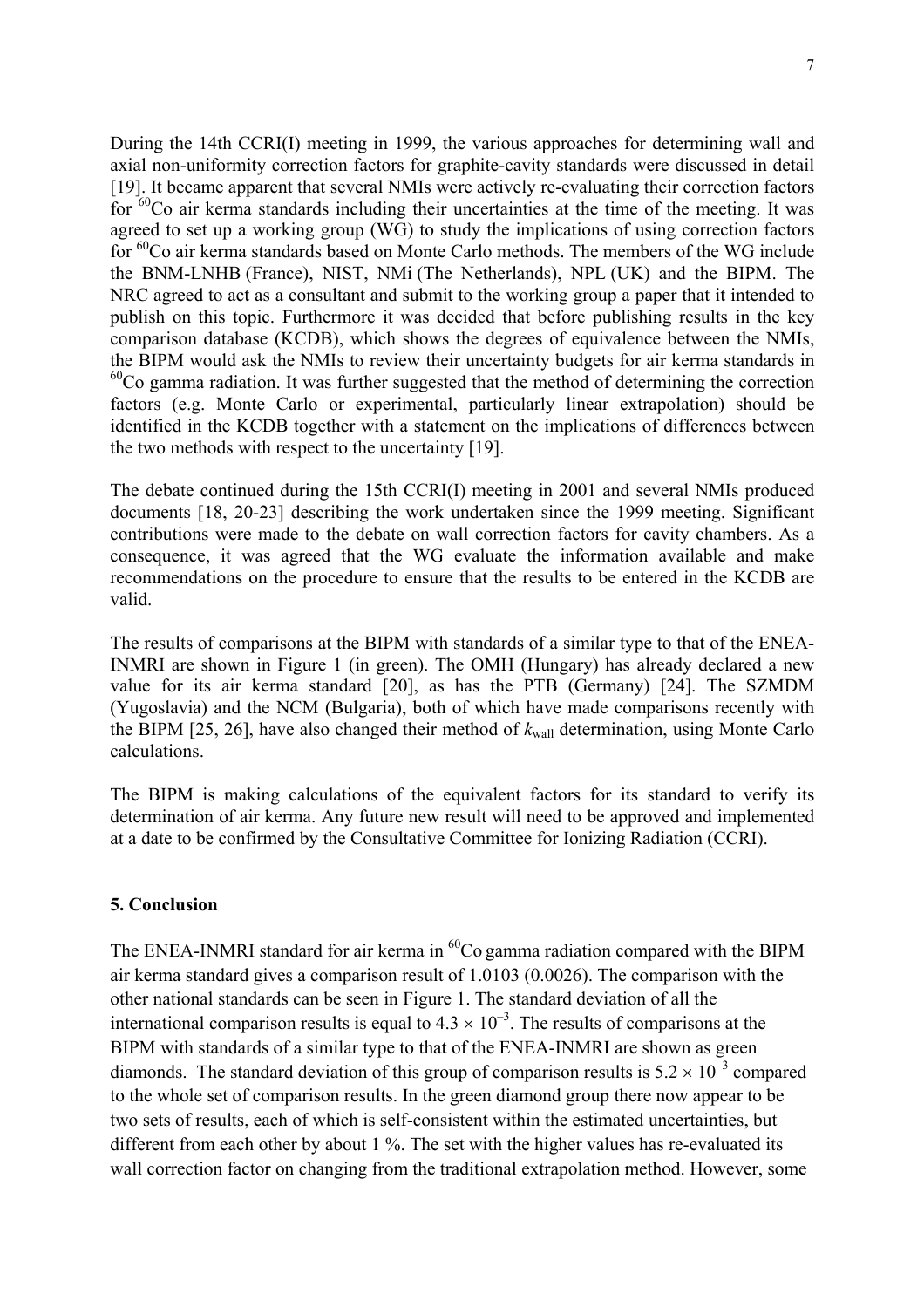of the other NMIs with differently shaped standards have always used Monte Carlo calculations but their results are more consistent with the lower group.

In principle, these results will be used as the basis of the entries in Appendix B of the KCDB set up under the CIPM Mutual Recognition Arrangement [27]. All the NMIs that have previously used experimental extrapolation methods to determine wall correction factors are currently checking their factors, using various Monte Carlo codes or other methods. It is anticipated that it will be a further ten months before all the NMIs will be ready for their results to be entered into the BIPM key comparison database (KCDB). In the meantime, the BIPM is also reviewing its experimental and calculated results for the wall corrections of its primary standard as indeed is the ENEA-INMRI.



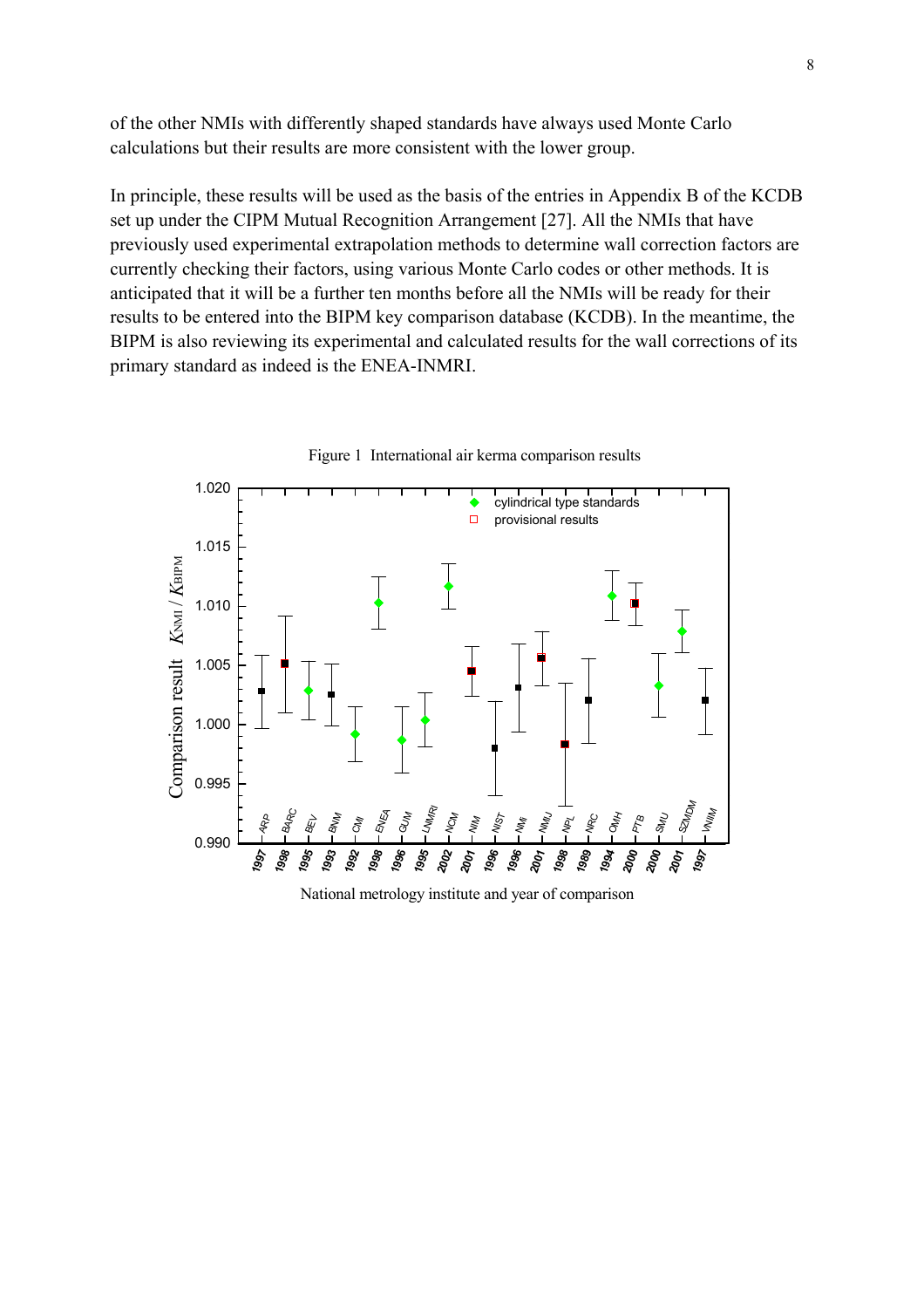#### **References**

- [1] Laitano R. F. and Toni M. P., The primary exposure standard of ENEA for Co-60 gamma radiation: characteristics and measurement procedures, *ENEA report*, 1983, RT/PROT(83)28.
- [2] Boutillon M. and Niatel M.-T., A study of a graphite cavity chamber for absolute measurements of <sup>60</sup>Co gamma rays, *Metrologia*, 1973, 9, 139-146.
- [3] Laitano R.F., Toni M.P., Pimpinella M. and Bovi M. determination of the  $k_{\text{wall}}$ correction factor for a cylindrical ionization chamber to measure air kerma in a Co-60 gamma beam, *Phys.Med.Biol.*, 2002, **47**, No.14, 2411-2431.
- [4] Allisy A. Comparison of standards of exposure, *BIPM Com. Cons. Etalons Mes. Ray. Ionisants*, *Section (I)*, 1983, **7**, p. R(I) 30-31 (Paris: Offilib).
- [5] Laitano R.F., Lamperti P.J. and Toni M.P. Comparison of the NIST and ENEA air kerma standards *ENEA Internal Report* 1994, 33 p.
- [6] BIPM, Constantes physiques pour les étalons de mesure de rayonnement, *BIPM Com. Cons. Etalons Mes. Ray. Ionisants*, *Section (I)*, 1985, **11**, p. R45 (Paris: Offilib).
- [7] Boutillon M., Allisy-Roberts P.J. and Burns D.T. Measuring conditions used for the calibration of ionization chambers at the BIPM, *Rapport BIPM-01/04*, 2001, 19 pages.
- [8] Boutillon M. Volume recombination parameter in ionization chambers, *Phys.Med.Biol.* 1998, **43**, 2061-2072.
- [9] Rogers D.W.O, Kawrakow I., Seuntjens J.P. and Walters B.R.B. User codes for EGSnrc, *NRCC Report PIRS-702*, 2000, (Ottawa) NRC.
- [10] Rogers D.W.O. and Treurniet J. Monte Carlo calculated wall and axial non-uniformity corrections for primary standards of air kerma, *NRCC Report PIRS–663*, 1999, and *CCRI Working document* CCRI(I)/99-26, 25 p.
- [11] Boutillon M. and Perroche A.-M., Radial non-uniformity of the BIPM  ${}^{60}Co$  beam, *Rapport BIPM-89/2*, 1989, 9 pages.
- [12] IAEA, X- and gamma-ray standards for detector calibration, *IAEA TECDOC-619,* 1991.
- [13] Allisy-Roberts P.J., Boutillon M., Lamperti P., Comparison of the standards of air kerma of the NIST and the BIPM for <sup>60</sup>Co gamma rays, *Rapport BIPM-1996/09*, 1996, 8  $p_{\cdot}$
- [14] Rogers D.W.O., Bielajew A.F. and Nahum A.E. Ion chamber response and *A*wall correction factors in a 60Co beam by Monte Carlo simulation, *Phys. Med. Biol.*, 1985, **30**, 429–443.
- [15] Bielajew A.F. and Rogers D.W.O. Implications of new correction factors on primary air kerma standards in 60Co beams, *Phys. Med. Biol.*, 1992, **37**, 1283–1291.